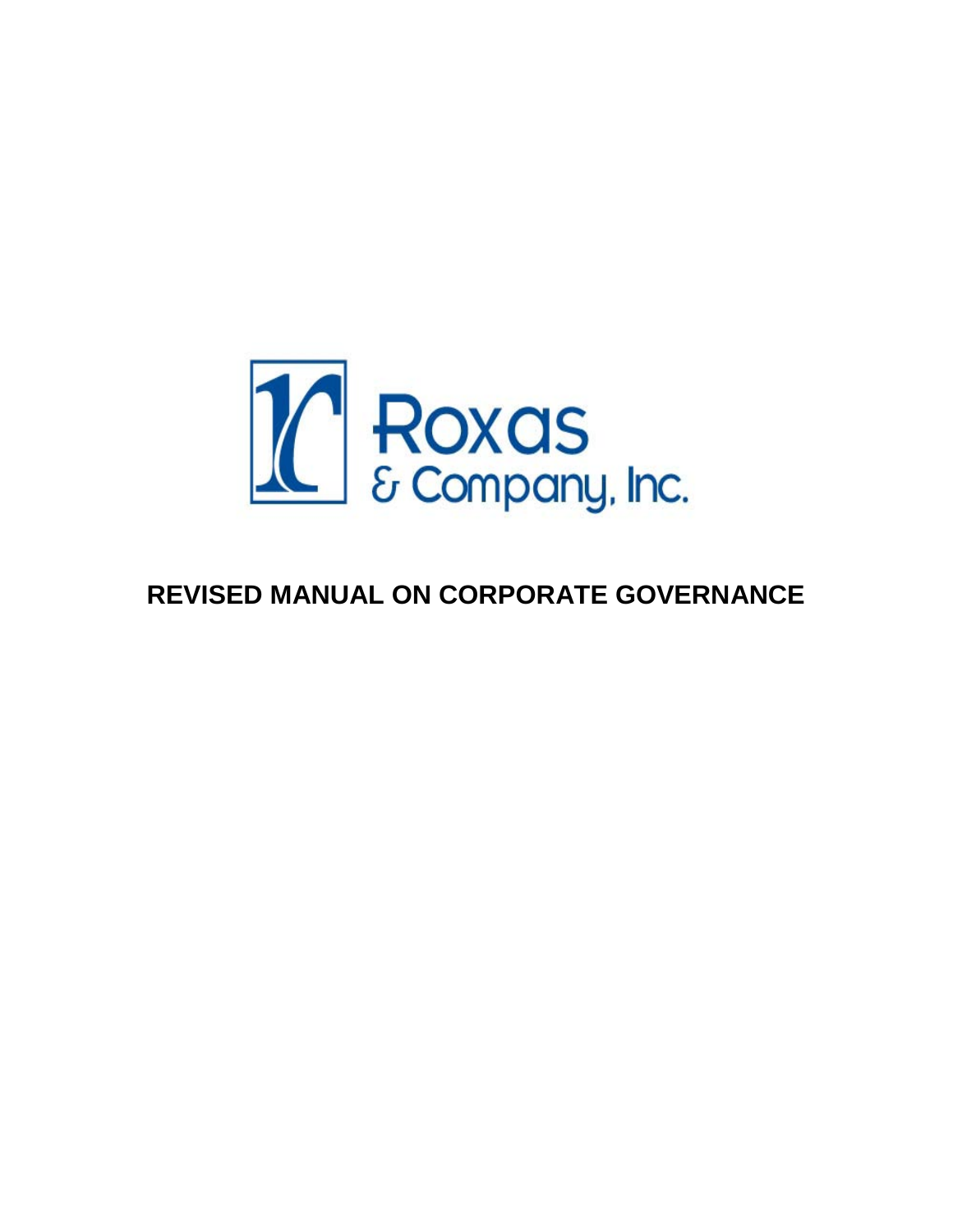

## **ARTICLE 1: INTRODUCTION**

The Board of Directors, Management, Officers and Staff of **ROXAS AND COMPANY, INC.** hereby commit themselves to the principles and best practices contained in this Manual and acknowledge that these principles and practices will guide them in the attainment of the corporation's goals. The corporation continues to adhere to its Mission and Vision Statements as well as its Core Values which all form an integral part of this Manual.

# **ARTICLE II: VISION AND MISSION STATEMENT AND CORE VALUES**

# *VISION STATEMENT*

Roxas and Company, Inc. aims to be a premier publicly-listed holding firm with investments in the country's leading sugarcane-based solutions provider and property development businesses.

We strive to be a leader in all our business undertakings, empowering lives and delivering value to our stakeholders.

## *MISSION STATEMENT*

We commit to the following mission:

- To maintain businesses that deliver superior results to customers and other stakeholders
- To deliver long-term growth in shareholder value
- To be a responsible corporate citizen by participating in nation- and community-building
- To ensure that our businesses promote environmental protection and sustainable development practices
- To provide a nurturing environment to develop and empower our people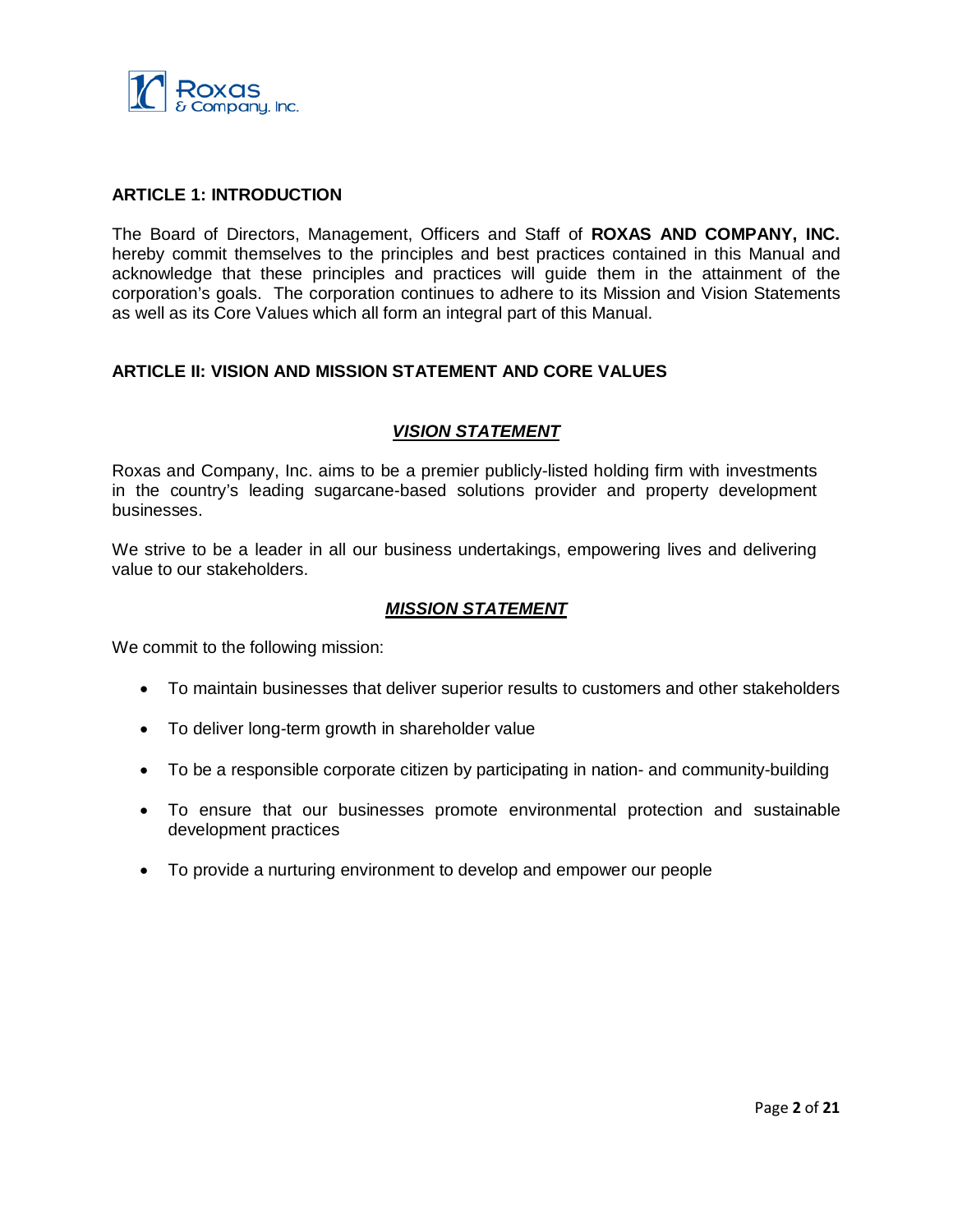

# **CORE VALUES**

- **R – R**esiliency and **R**eliability
- **O – O**bservance of Good Corporate Governance Practices
- **X –** e**X**cellence and Innovation
- **A – A**ccountability and Integrity
- **S – S**ocial Responsibility and Nation-Building

# **ARTICLE 3: BOARD GOVERNANCE**

The Board of Directors (the "Board") is primarily responsible for the governance of the corporation. Corollary to setting the policies for the accomplishment of the corporate objectives, it shall provide an independent check on Management.

## 3.1. **Composition of the Board**

- 3.1.1. The Board shall be composed of nine (9) members who are elected by the stockholders entitled to vote at the annual meeting and shall hold office for one year and until their successors are elected and qualified in accordance with the By-Laws of the corporation. The corporation shall have at least two (2) independent directors.
- 3.1.2. The membership of the Board may be a combination of executive and nonexecutive directors, which include independent directors, in order that no director or small group of directors can dominate the decision-making process. The nonexecutive directors should possess such qualifications and stature that would enable them to effectively participate in the deliberations of the Board.

## 3.2. **Qualifications of Directors**

- 3.2.1. In addition to the qualifications for membership in the Board provided for in the Corporation Code and other relevant laws, the members of the Board should possess the following qualifications:
	- 3.2.1.1. Holder of at least one thousand (1,000) shares of stock of the corporation;
	- 3.2.1.2. At least a college graduate or have sufficient experience in managing the business to substitute for such formal education;
	- 3.2.1.3. At least twenty one (21) years old;
	- 3.2.1.4. Possesses integrity and probity; and
	- 3.2.1.5. Assiduous.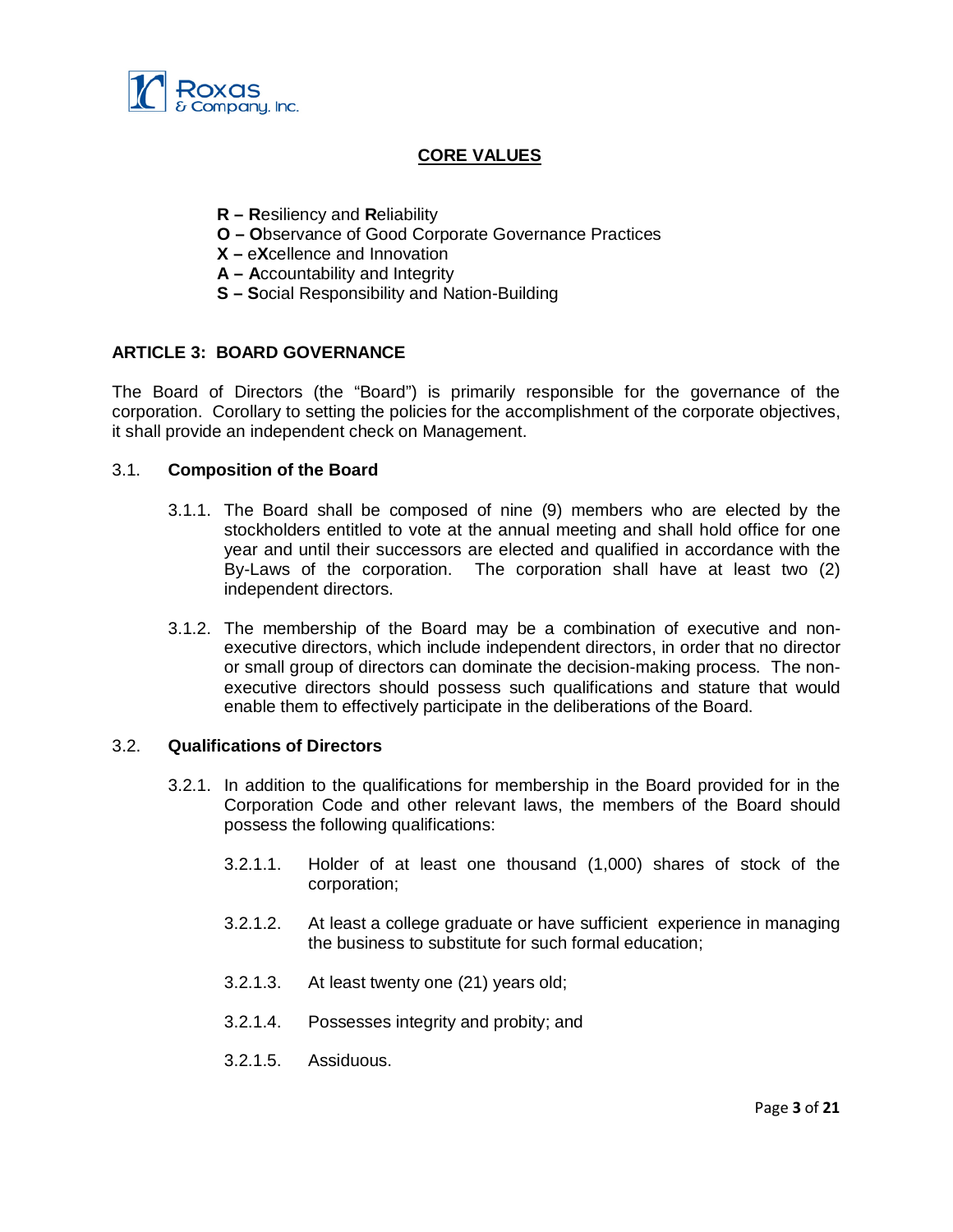

- 3.2.2. The Board may likewise provide for the following additional qualifications for membership in the Board:
	- 3.2.2.1. Practical understanding of the business of the corporation;
	- 3.2.2.2. Membership in good standing in relevant industry, business or professional organizations; and
	- 3.2.2.3. Previous business experience.

## 3.3. **Disqualification of Directors**

- 3.3.1. *Permanent Disqualification*. The following shall be grounds for the permanent disqualification of a director:
	- 3.3.1.1. Any person convicted by final judgment or order by a competent judicial or administrative body of any crime that (a) involves the purchase or sale of securities, as identified in the Securities Regulation Code; (b) arises out of the person's conduct as an underwriter, broker, dealer, investment adviser, principal, distributor, mutual fund dealer, futures commission merchant, commodity trading advisor or floor broker; or (c) arises out of his fiduciary relationship with a bank, quasi-bank, trust company, investment house or as an affiliated person of any of them;
	- 3.3.1.2. Any person who, by reason of misconduct, after hearing, is permanently enjoined by a final judgment or order of the Securities and Exchange Commission ("Commission") or any court or administrative body of competent jurisdiction from: (a) acting as underwriter, broker, dealer, investment adviser, principal distributor, mutual fund dealer, futures commission merchant, commodity trading advisor, or floor broker; (b) acting as director or officer of a bank, quasi-bank, trust company, investment house, or investment company; (c) engaging in or continuing any conduct or practice in any of the capacities mentioned in sub-paragraphs (a) and (b) above or willfully violating the laws that govern securities and banking activities.

The disqualification shall also apply if such person is currently the subject of an order of the Commission or any court or administrative body denying, revoking or suspending any registration, license or permit issued to him under the Corporation Code, Securities Regulation Code or any other law administered by the Commission or *Bangko Sentral ng Pilipinas* ("BSP"), or under any rule or regulation issued by the Commission or BSP, or has otherwise been restrained to engage in any activity involving securities and banking; or such person is currently the subject of an effective order of a self-regulatory organization suspending or expelling him from membership,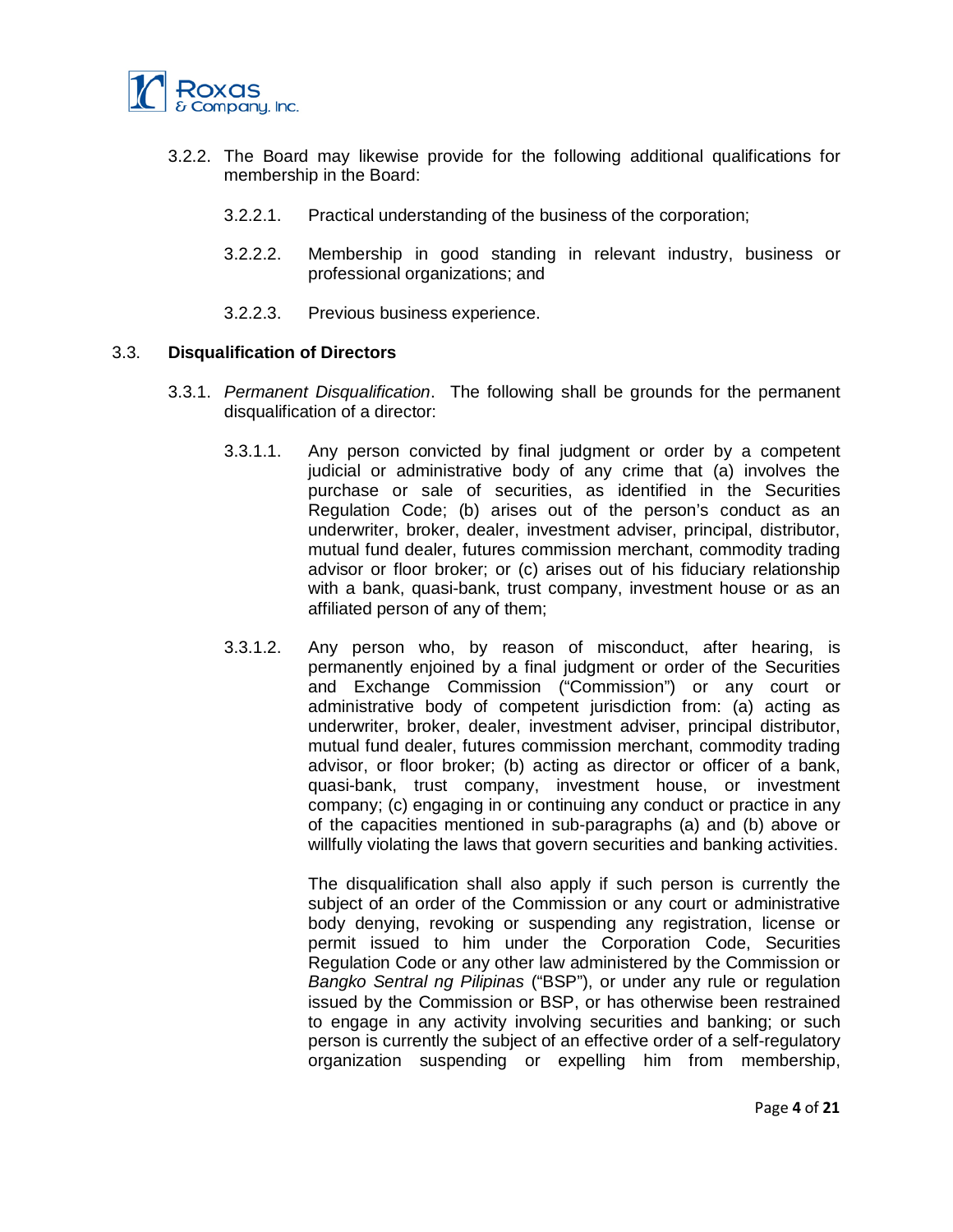

participation or association with a member or participant of the organization;

- 3.3.1.3. Any person convicted by final judgment or order by a court or competent administrative body of an offense involving moral turpitude, fraud, embezzlement, theft, estafa, counterfeiting, misappropriation, forgery, bribery, false affirmation, perjury or other fraudulent acts;
- 3.3.1.4. Any person who has been adjudged by final judgment or order of the Commission, court, or competent administrative body to have willfully violated, or willfully aided, abetted, counseled, included or procured the violation of any provision of the Corporation Code, Securities Regulation Code or any other law administered by the Commission of BSP, or any of its rule, regulation or order;
- 3.3.1.5. Any person earlier elected as independent director who becomes an officer, employee or consultant of the same corporation;
- 3.3.1.6. Any person judicially declared as insolvent;
- 3.3.1.7. Any person found guilty by final judgment or order of a foreign court or equivalent financial regulatory authority of acts, violations or misconduct similar to any of the acts, violations or misconduct enumerated in sub-paragraphs (i) to (v) above;
- 3.3.1.8. Conviction by final judgment of an offense punishable by imprisonment for more than six (6) years, or a violation of the Corporation Code committed within five (5) years prior to date of his election or appointment.
- 3.3.2. *Temporary Disqualification*. The Board may provide for the temporary disqualification of a director for any of the following reasons:
	- 3.3.2.1. Refusal to comply with the disclosure requirements of the Securities Regulation Code and its Implementing Rules and Regulations. The disqualification shall be in effect as long as the refusal persists;
	- 3.3.2.2. Absence in more than fifty (50) percent of all regular and special meetings of the Board during his incumbency, or any twelve (12) month period during the said incumbency, unless the absence is due to illness, death in the immediate family or serious accident. The disqualification shall apply for purposes of the succeeding election;
	- 3.3.2.3. Dismissal or termination for cause as director of any corporation covered by this Code. The disqualification shall be in effect until he has cleared himself from any involvement in the cause that gave rise to his dismissal or termination;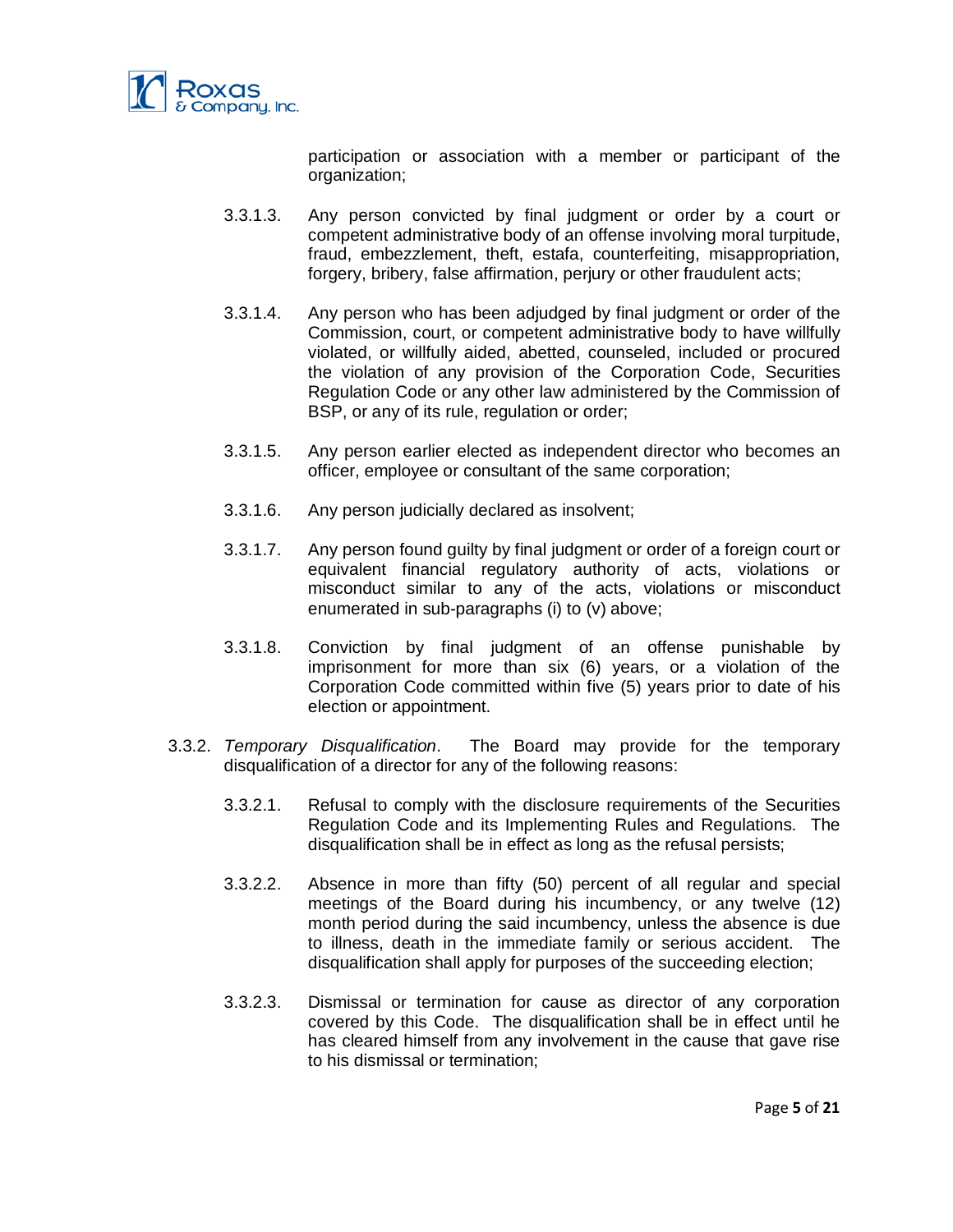

- 3.3.2.4. If the beneficial equity ownership of an independent director in the corporation or its subsidiaries and affiliates exceeds two percent of its subscribed capital stock. The disqualification shall be lifted if the limit is later complied with;
- 3.3.2.5. If any of the judgments or orders cited in the grounds for permanent disqualification has not yet become final.

A temporarily disqualified director shall, within sixty (60) business days from such disqualification, take the appropriate action to remedy or correct the disqualification. If he fails or refuses to do so for unjustified reasons, the disqualification shall become permanent.

## 3.4. **Responsibilities, Duties and Functions of the Board**

- 3.4.1. *General Responsibility*. It is the Board's responsibility to foster the long-term success of the corporation, and to sustain its competitiveness and profitability in a manner consistent with its corporate objectives and the best interests of its stockholders. The Board shall formulate the corporation's vision, mission, strategic objectives, policies and procedures that shall guide its activities, including the means to effectively monitor Management's performance.
- 3.4.2. *Duties and Functions*. To ensure a high standard of best practice for the corporation and its stockholders, the Board shall conduct itself with honesty and integrity in the performance of, among others, the following duties and functions:
	- 3.4.2.1. Implement a process for the selection of directors who can add value and contribute independent judgment to the formulation of sound corporate strategies and policies. Appoint competent professional, honest and highly-motivated management officers. Adopt an effective succession planning program for Management.
	- 3.4.2.2. Provide sound strategic policies and guidelines to the corporation on major capital expenditures. Establish programs that can sustain its long-term viability and strength. Periodically evaluate and monitor the implementation of such policies and strategies, including the business plans, operating budgets and Management's overall performance.
	- 3.4.2.3. Ensure the corporation's faithful compliance with all applicable laws, regulations and best business practices.
	- 3.4.2.4. Establish and maintain an investor relations program that will keep the stockholders informed of important developments in the corporation. If feasible, the corporation's CEO or Chief Financial Officer ("CFO") or his equivalent shall exercise oversight responsibility over this program.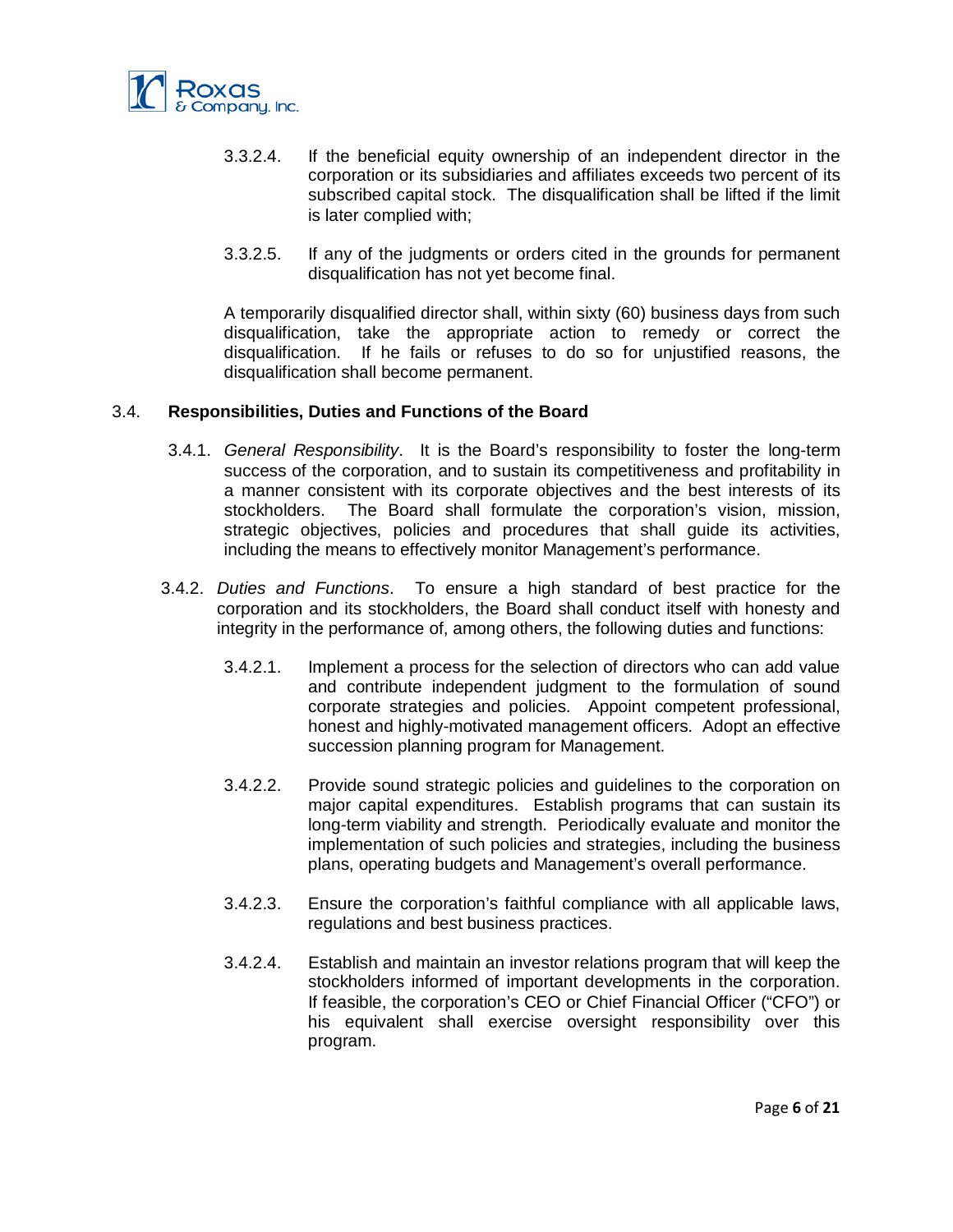

- 3.4.2.5. Identify the sectors in the community in which the corporation operates or are directly affected by its operations, and formulate a clear policy of accurate, timely and effective communication with them.
- 3.4.2.6. Adopt a system of check and balance within the Board. A regular review of the effectiveness of such system shall be conducted to ensure the integrity of the decision-making and reporting processes at all times. There shall be a continuing review of the corporation's internal control system in order to maintain its adequacy and effectiveness.
- 3.4.2.7. Identify key risk areas and performance indicators and monitor these factors with due diligence to enable the corporation to anticipate and prepare for possible threats to its operational and financial viability.
- 3.4.2.8. Formulate and implement policies and procedures that would ensure the integrity and transparency of related party transactions between and among the corporation and its parent company, joint ventures, subsidiaries, associates, affiliates, major stockholders, officers and directors, including their spouses, children and dependent siblings and parents, and of interlocking director relationships by members of the Board.
- 3.4.2.9. Constitute an Audit Committee and such other committees it deems necessary to assist the Board in the performance of its duties and responsibilities.
- 3.4.2.10. Establish and maintain an alternative dispute resolution system in the corporation that can amicably settle conflicts or differences between the corporation and its stockholders, and the corporation and third parties, including the regulatory authorities.
- 3.4.2.11. Meet at such times or frequency as may be needed. The minutes of such meetings shall be duly recorded. Independent views during Board meetings shall be encouraged and given due consideration.
- 3.4.2.12. Keep the activities and decisions of the Board within its authority under the articles of incorporation and by-laws, and in accordance with existing laws, rules and regulations.
- 3.4.2.13. Appoint a Compliance Officer who shall have the rank of at least vice president. In the absence of such appointment, the Corporate Secretary, preferably a lawyer, shall act as Compliance Officer.
- 3.4.3. *Internal Control Responsibilities*. The Board shall continue and enhance its internal control environment by observing the following measures: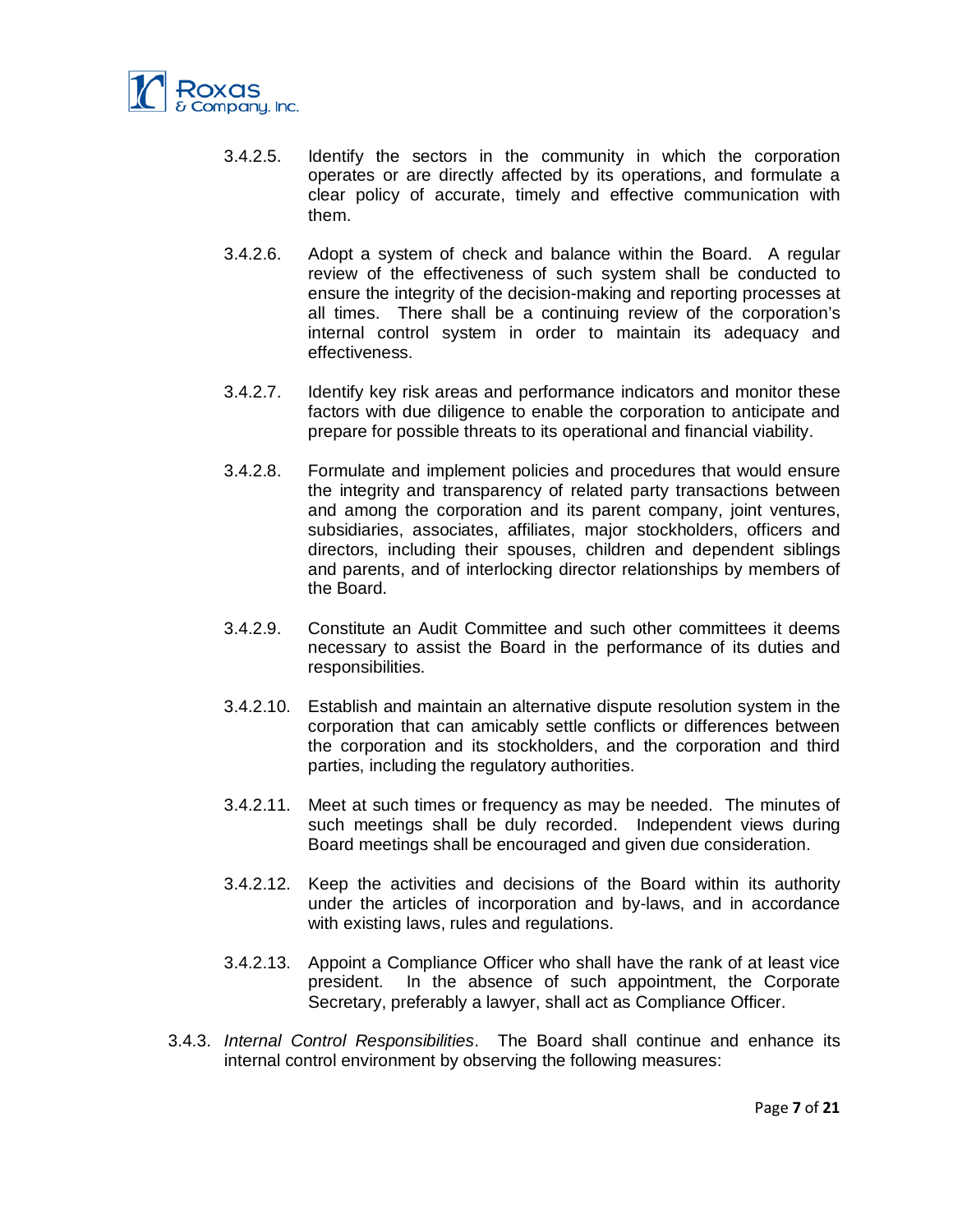

- 3.4.3.1. Adoption and improvement of minimum internal control mechanisms for the performance of the Board's oversight responsibility including, but not limited to, the following:
	- i. Definition of the duties and responsibilities of the CEO who is ultimately accountable for the corporation's organizational and operational controls;
	- ii. Selection of the person who possesses the ability, integrity and expertise essential for the position of CEO;
	- iii. Evaluation of proposed senior management appointments;
	- iv. Selection and appointment of qualified and competent management officers; and
	- v. Review of the corporation's human resource policies, conflict of interest situations, compensation program for employees, and management succession plan.
- 3.4.3.2. Formulation, implementation and enhancement of systems of effective organizational and operational controls depending on the following factors: nature and complexity of the business and the business culture; volume, size and complexity of transactions; degree of risks involved; degree of centralization and delegation of authority; extent and effectiveness of information technology; and extent of regulatory compliance.
- 3.4.3.3. Establishment of an internal audit system that can reasonably assure the Board, Management and stockholders that the Corporation's key organizational and operational controls are faithfully complied with. The Board shall appoint an Internal Auditor to perform the audit function, and may require him to report to a level in the organization that allows the internal audit activity to fulfill its mandate. The Internal Auditor shall be guided by the International Standards on Professional Practice of Internal Auditing.

# 3.5. **Specific Duties and Responsibilities of a Director**

- 3.5.1. A director's office is one of trust and confidence. A director shall act in the best interest of the corporation in a manner characterized by transparency, accountability and fairness. He shall also exercise leadership, prudence and integrity in directing the corporation towards sustained progress.
- 3.5.2. A director shall observe the following norms of conduct:
	- 3.5.2.1. *Conduct fair business transactions with the corporation, and ensure that his personal interest does not conflict with the interests of the corporation*.

The basic principle to be observed is that a director shall not use his position to profit or gain some benefit or advantage for himself and/or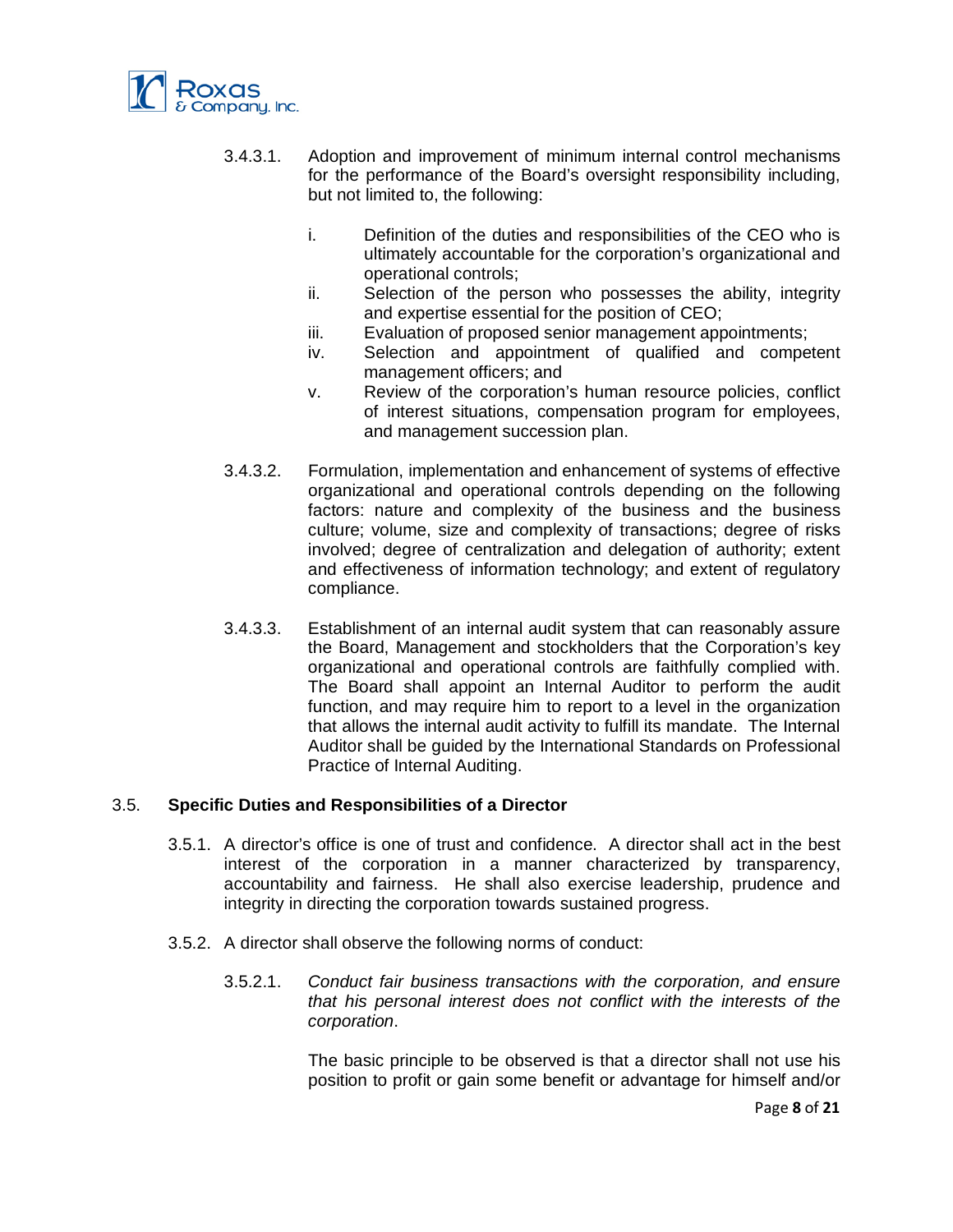

his related interests. He shall avoid situations that may compromise his impartiality. If an actual or potential conflict of interest may arise on the part of a director, he shall fully and immediately disclose it and shall not participate in the decision-making process. A director who has a continuing material conflict of interest shall seriously consider resigning from his position.

A conflict of interest shall be considered material if the director's personal or business interest is antagonistic to that of the corporation, or stands to acquire or gain financial advantage at the expense of the corporation.

## 3.5.2.2. *Devote the time and attention necessary to properly and effectively perform his duties and responsibilities*.

A director shall devote sufficient time to familiarize himself with the corporation's business. He shall be constantly aware of and knowledgeable with the corporation's operations to enable him to meaningfully contribute to the Board's work. He shall attend and actively participate in Board and committee meetings, review meeting materials and, if called for, ask questions or seek explanation.

# 3.5.2.3. *Act judiciously*.

Before deciding on any matter brought before the Board, a director shall carefully evaluate the issues and, if necessary, make inquiries and request clarification.

## 3.5.2.4. *Exercise independent judgment*.

A director shall view each problem or situation objectively. If a disagreement with other directors arises, he shall carefully evaluate and explain his position. He shall not be afraid to take an unpopular position. Corollarily, he shall support plans and ideas that he thinks are beneficial to the corporation.

3.5.2.5. *Have a working knowledge of the statutory and regulatory requirements that affect the corporation, including its articles of incorporation and by-laws, the rules and regulations of the Commission and, where applicable, the requirements of relevant regulatory agencies*.

> A director shall also keep abreast with industry developments and business trends in order to promote the corporation's competitiveness.

3.5.2.6. *Observe confidentiality*.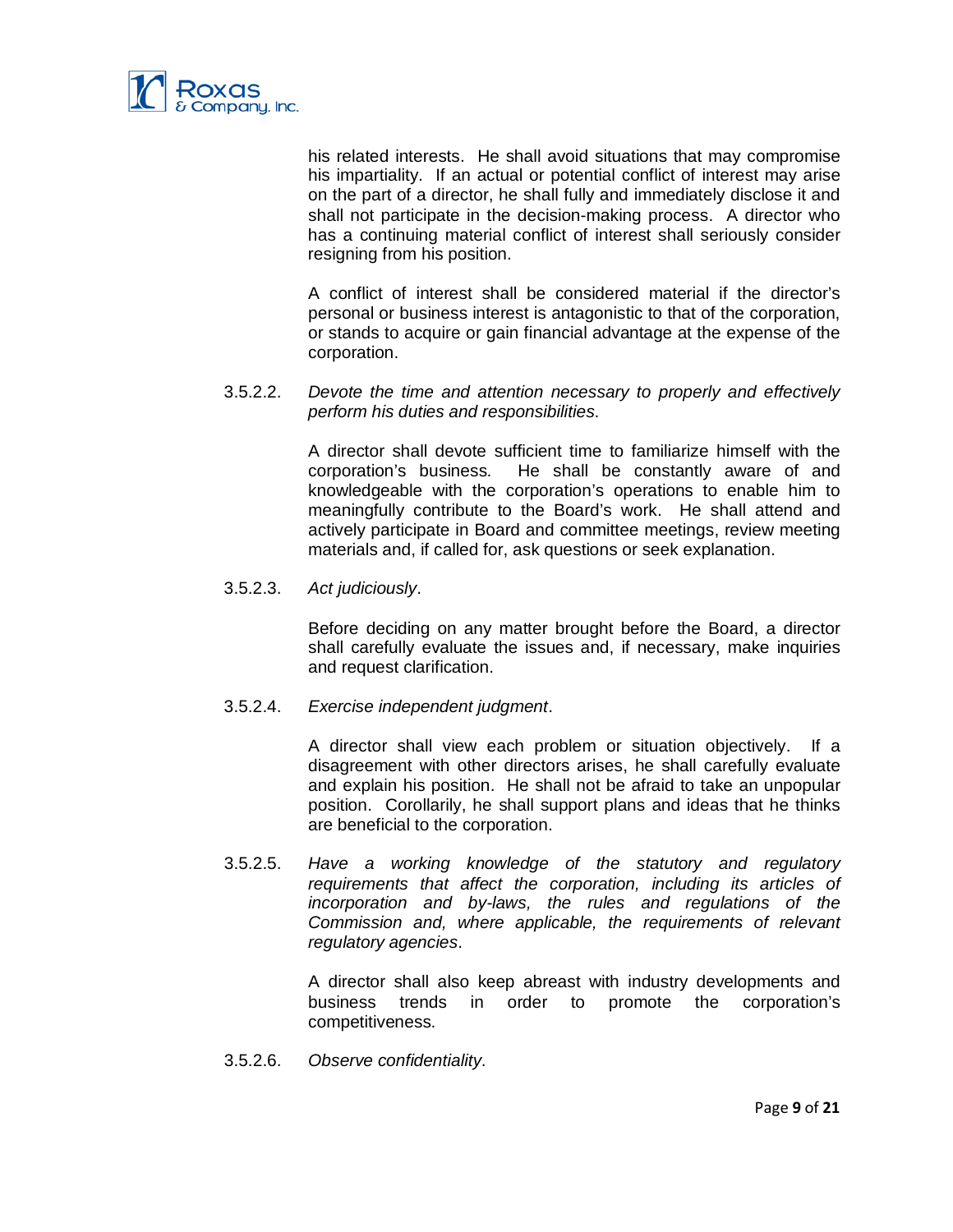

A director shall keep secure and confidential all non-public information he may acquire or learn by reason of his position as director. He shall not reveal confidential information to unauthorized persons without the authority of the Board.

## 3.6. **Board Meetings and Quorum Requirement**

- 3.6.1. The members of the Board shall attend its regular and special meetings in person or through teleconferencing conducted in accordance with the rules and regulations of the Commission.
- 3.6.2. Independent directors shall always attend Board meetings. Unless otherwise provided in the by-laws, their absence shall not affect the quorum requirement. However, the Board may, to promote transparency, require the presence of at least one independent director in all its meetings.

## 3.7. **Board Committees**

The Board shall maintain the following committees to assist it in good corporate governance:

#### 3.7.1. **Audit Committee.**

The Audit Committee shall consist of at least three (3) directors, who shall preferably have accounting and finance backgrounds, one of whom shall be an independent director and another with audit experience. The chair of the Audit Committee shall be an independent director. The committee shall have the following functions:

- 3.7.1.1. Assist the Board in the performance of its oversight responsibility for the financial reporting process, system of internal control, audit process, and monitoring of compliance with applicable laws, rules and regulations;
- 3.7.1.2. Provide oversight over Management's activities in managing credit, market, liquidity, operational, legal and other risks of the corporation. This function shall include regular receipt from Management of information on risk exposures and risk management activities;
- 3.7.1.3. Perform oversight functions over the corporation's internal and external auditors. It shall ensure that the internal and external auditors act independently from each other and that both auditors are given unrestricted access to all records, properties and personnel to enable them to perform their respective audit functions;
- 3.7.1.4. Review the annual internal audit plan to ensure its conformity with the objectives of the corporation. The plan shall include the audit scope, resources and budget necessary to implement it;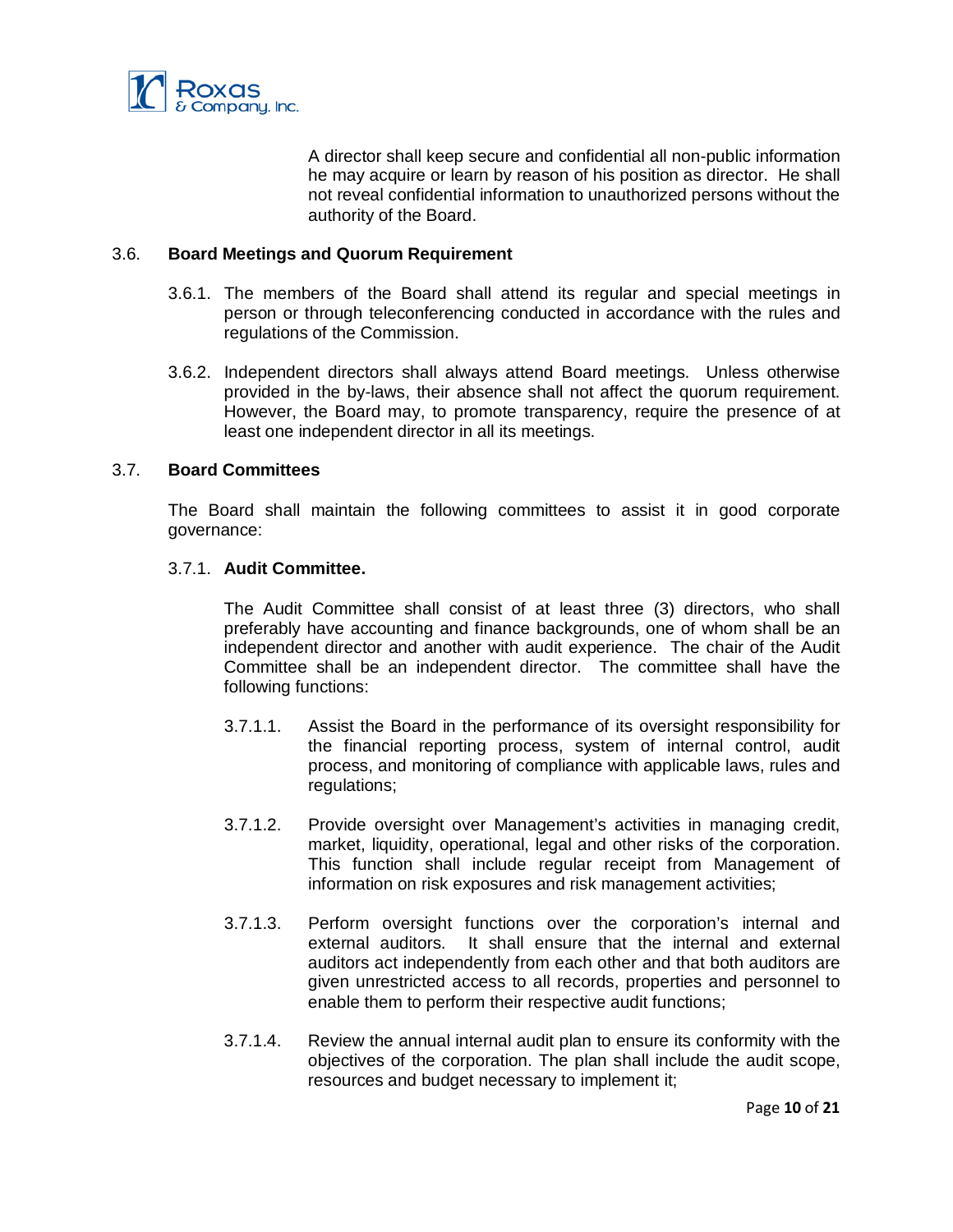

- 3.7.1.5. Prior to the commencement of the audit, discuss with the external auditor the nature, scope and expenses of the audit, and ensure proper coordination if more than one audit firm is involved in the activity to secure proper coverage and minimize duplication of efforts;
- 3.7.1.6. Organize an internal audit department, and consider the appointment of an independent internal auditor and the terms and conditions of its engagement and removal;
- 3.7.1.7. Monitor and evaluate the adequacy and effectiveness of the corporation's internal control system, including financial reporting control and information technology security;
- 3.7.1.8. Review the reports submitted by the internal and external auditors;
- 3.7.1.9. Review the quarterly, half-year and annual financial statements before their submission to the Board, with particular focus on the following matters:
	- i. Any change/s in accounting policies and practices
	- ii. Major judgmental areas
	- iii. Significant adjustments resulting from the audit
	- iv. Going concern assumptions
	- v. Compliance with accounting standards
	- vi. Compliance with tax, legal and regulatory requirements.
- 3.7.1.10. Coordinate, monitor and facilitate compliance with laws, rules and regulations;
- 3.7.1.11. Evaluate and determine the non-audit work, if any, of the external auditor, and review periodically the non-audit fees paid to the external auditor in relation to their significance to the total annual income of the external auditor and to the corporation's overall consultancy expenses. The committee shall disallow any non-audit work that will conflict with his duties as an external auditor or may pose a threat to his independence. The non-audit work, if allowed, shall be disclosed in the corporation's annual report.
- 3.7.1.12. Establish and identify the reporting line of the Internal Auditor to enable him to properly fulfill his duties and responsibilities. He shall functionally report directly to the Audit Committee.
- 3.7.1.13. The Audit Committee shall ensure that, in the performance of the work of the Internal Auditor, he shall be free from interference by outside parties.

#### 3.7.2. **Nomination Committee.**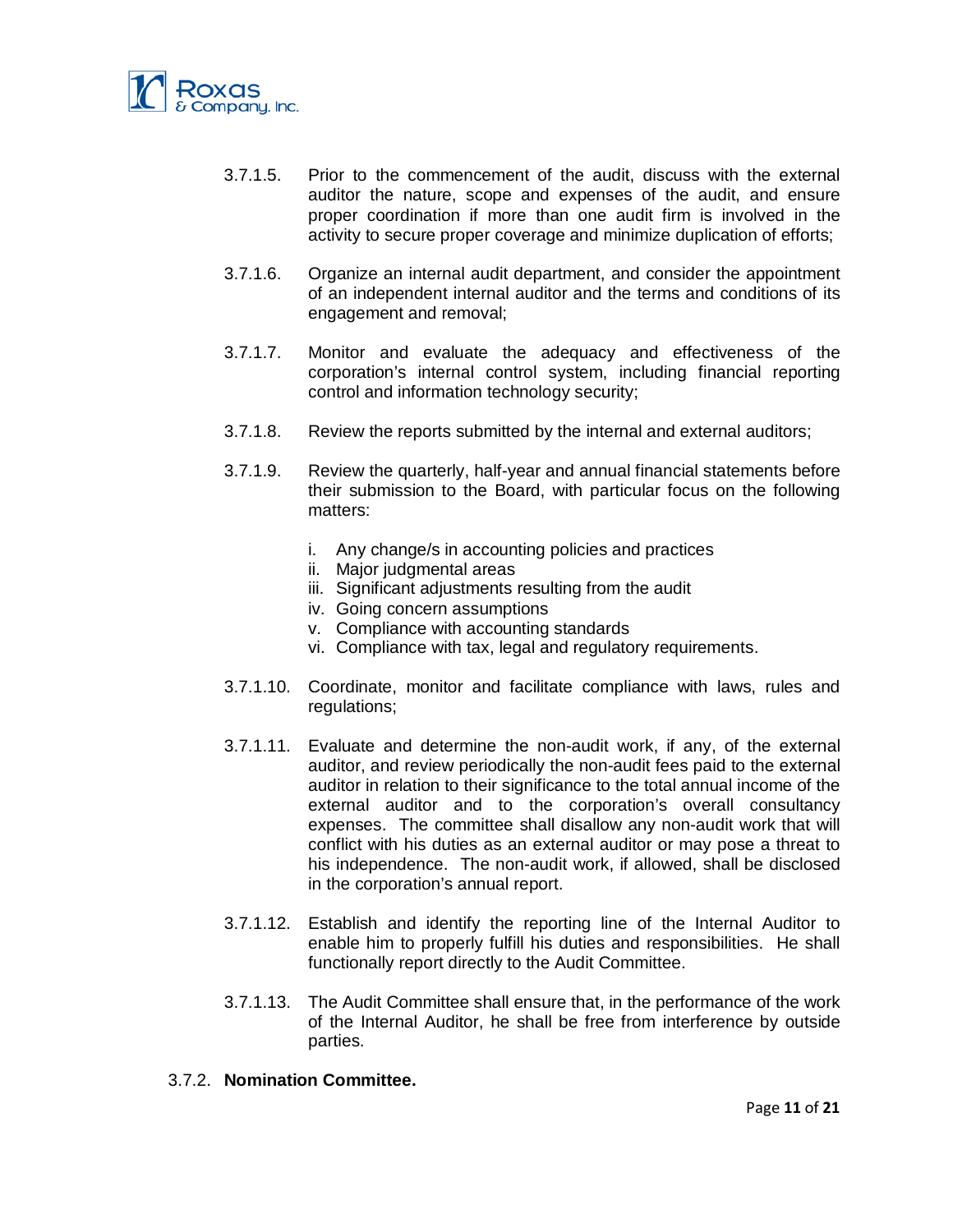

The Nomination Committee shall be composed of at least three (3) voting Directors, one of whom must be an independent director. The committee shall have the following functions:

- 3.7.2.1. It shall review and evaluate the qualifications of, and shortlist, all persons nominated to the Board and other appointments that require Board approval.
- 3.7.2.2. It shall assess the effectiveness of the Board's processes and procedures in the election or replacement of directors.
- 3.7.2.3. It shall consider the following guidelines in the determination of the capability of a director to serve as such:
	- i. The nature of the business of the corporation of which he is a director;
	- ii. Age of the director;
	- iii. Number of directorships/active memberships and officers in other corporations or organizations; and
	- iv. Possible conflict of interest.

Any optimum number of directorships shall be related to the capacity of a director to perform his duties diligently in general.

- 3.7.2.4. The CEO and other executive directors shall submit themselves to a low indicative limit on membership in other corporate boards. The same low limit shall apply to independent, non-executive directors who serve as full-time executives in other corporations. In any case, the capacity of directors to serve diligently shall not be compromised.
- 3.7.2.5. The findings and recommendations of the Nomination Committee shall be submitted to the Board for approval; Provided that a director whose qualifications are in issue shall not have the right to vote when the Board considers his case.

# 3.7.3. **Executive Compensation Committee.**

The Executive Compensation Committee shall be composed of at least three (3) voting Directors, one of whom must be an independent director. The committee shall have the following functions:

3.7.3.1. It shall establish a formal and transparent procedure for developing a policy on executive remuneration and for fixing the remuneration packages of corporate officers and directors and provide oversight over remuneration of senior management and other key personnel to ensure that their compensation is consistent with the Corporation's culture, strategy and control environment;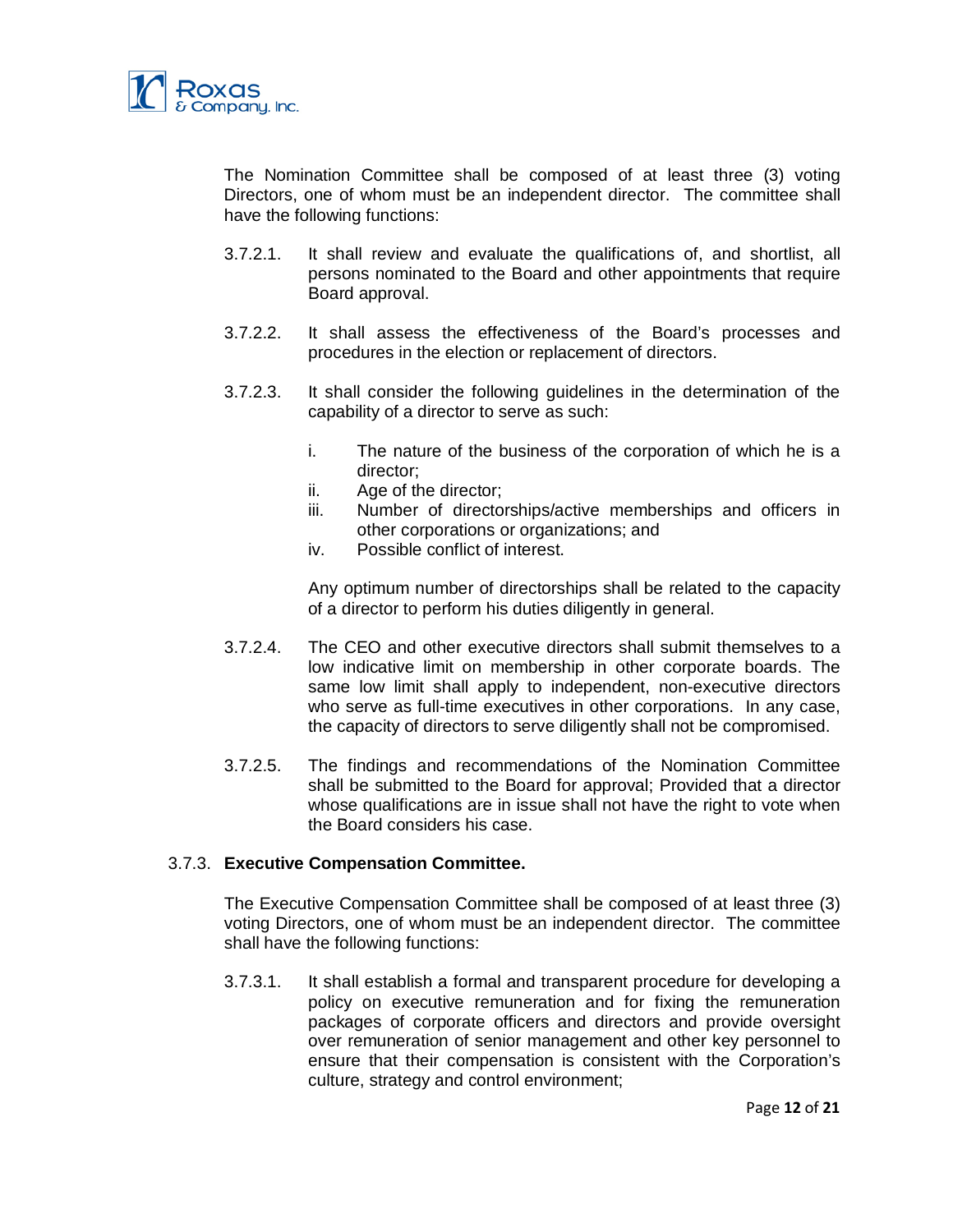

- 3.7.3.2. Designate the amount of remuneration, which shall be in a sufficient level to attract and retain directors and officers who are needed to run the company successfully, subject to approval of the Board of Directors;
- 3.7.3.3. Develop a form on Full Business Interest Disclosure as part of preemployment requirements for all incoming officers, which, among others, shall compel all officers to declare under the penalty of perjury all their existing business interests or shareholdings that may directly or indirectly conflict in their performance of the duties once hired;
- 3.7.3.4. Disallow any director to decide his or her own remuneration;
- 3.7.3.5. Provide in the Corporation's annual reports prescribed by the Commission, information and proxy statements a clear, concise and understandable disclosure of all fixed and variable compensation that may be paid, directly or indirectly, to its directors and top four (4) management officers during the preceding fiscal year;
- 3.7.3.6. Review of existing Human Resources Development or Personnel Handbook to strengthen provisions on conflict of interest, salaries and benefits policies, promotion and career advancement directives and compliance of personnel concerned with all statutory requirements that must be met periodically in their respective posts.

# 3.8. **The Chairman of the Board**

- 3.8.1. The duties and responsibilities of the Chairman in relation to the Board include, among others, the following:
	- 3.8.1.1. Ensure that the meetings of the Board are held in accordance with the by-laws or as he may deem necessary;
	- 3.8.1.2. Supervise the preparation of the agenda of the meeting in coordination with the Corporate Secretary, taking into consideration the suggestions of the Chief Executive Officer ("CEO"), Management and the directors; and
	- 3.8.1.3. Maintain qualitative and timely lines of communication and information between the Board and Management.
- 3.8.2. The roles of the Chairman and CEO shall, as much as practicable, be separate to foster an appropriate balance or power, increased accountability and better capacity for independent decision-making by the Board. A clear delineation of functions shall be made between the Chairman and CEO upon their election. If the positions of the Chairman and CEO are unified, the proper checks and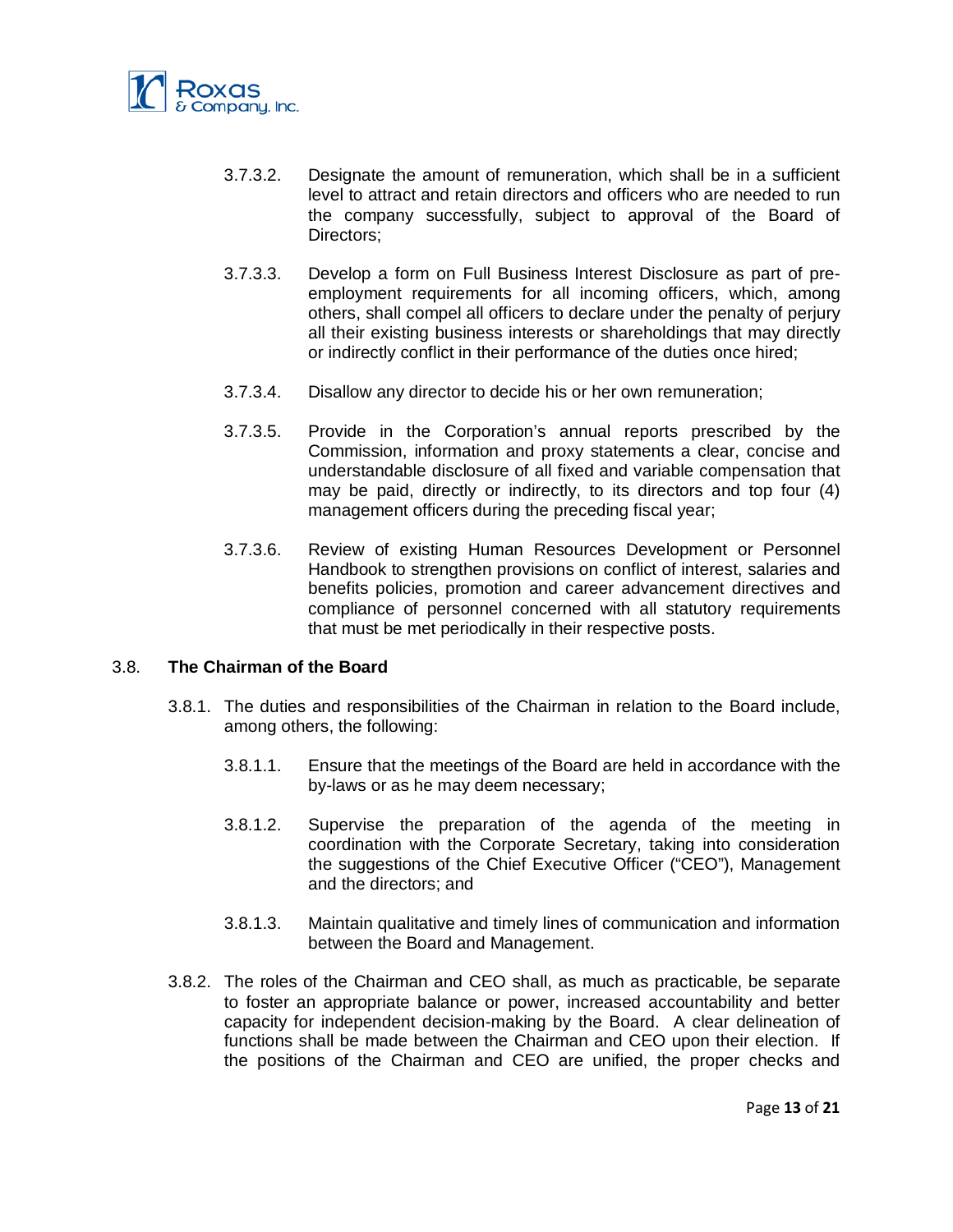

balances shall be laid down to ensure that the Board gets the benefit of independent views and perspectives.

## 3.9. **The Corporate Secretary**

The Corporate Secretary, who should be a Filipino citizen and a resident of the Philippines, is an officer of the corporation. He shall have the following responsibilities:

- 3.9.1. Be responsible for the safekeeping and preservation of the integrity of the minutes of the meetings of the Board and its committees, as well as the other official records of the corporation;
- 3.9.2. Be loyal to the mission, vision and objectives of the corporation;
- 3.9.3. Work fairly and objectively with the Board, Management and stockholders;
- 3.9.4. Have appropriate administrative and interpersonal skills;
- 3.9.5. If he is not at the same time the corporation's legal counsel, be aware of the laws, rules and regulations necessary in the performance of his duties and responsibilities;
- 3.9.6. Have a working knowledge of the operations of the corporation;
- 3.9.7. Inform the members of the Board, in accordance with the by-laws, of the agenda of their meetings and ensure that the members have before them accurate information that will enable them to arrive at intelligent decisions on matters that require their approval;
- 3.9.8. Attend all Board meetings, except when justifiable causes, such as, illness, death in the immediate family and serious accidents, prevent him from doing so;
- 3.9.9. Ensure that all Board procedures, rules and regulations are strictly followed by the members; and
- 3.9.10. If he is also the Compliance Officer, perform all the duties and responsibilities of the said officer as provided for in this Manual.
- 3.9.11. Submit to the Commission, on or before January 30 of the following year, a sworn certification about the directors' record of attendance in Board meetings. The certification may be submitted through SEC Form 17-C or in a separate filing.

## 3.10. **The Compliance Officer**

The Board shall appoint a Compliance Officer who shall report directly to the Chairman of the Board. He shall perform the following duties: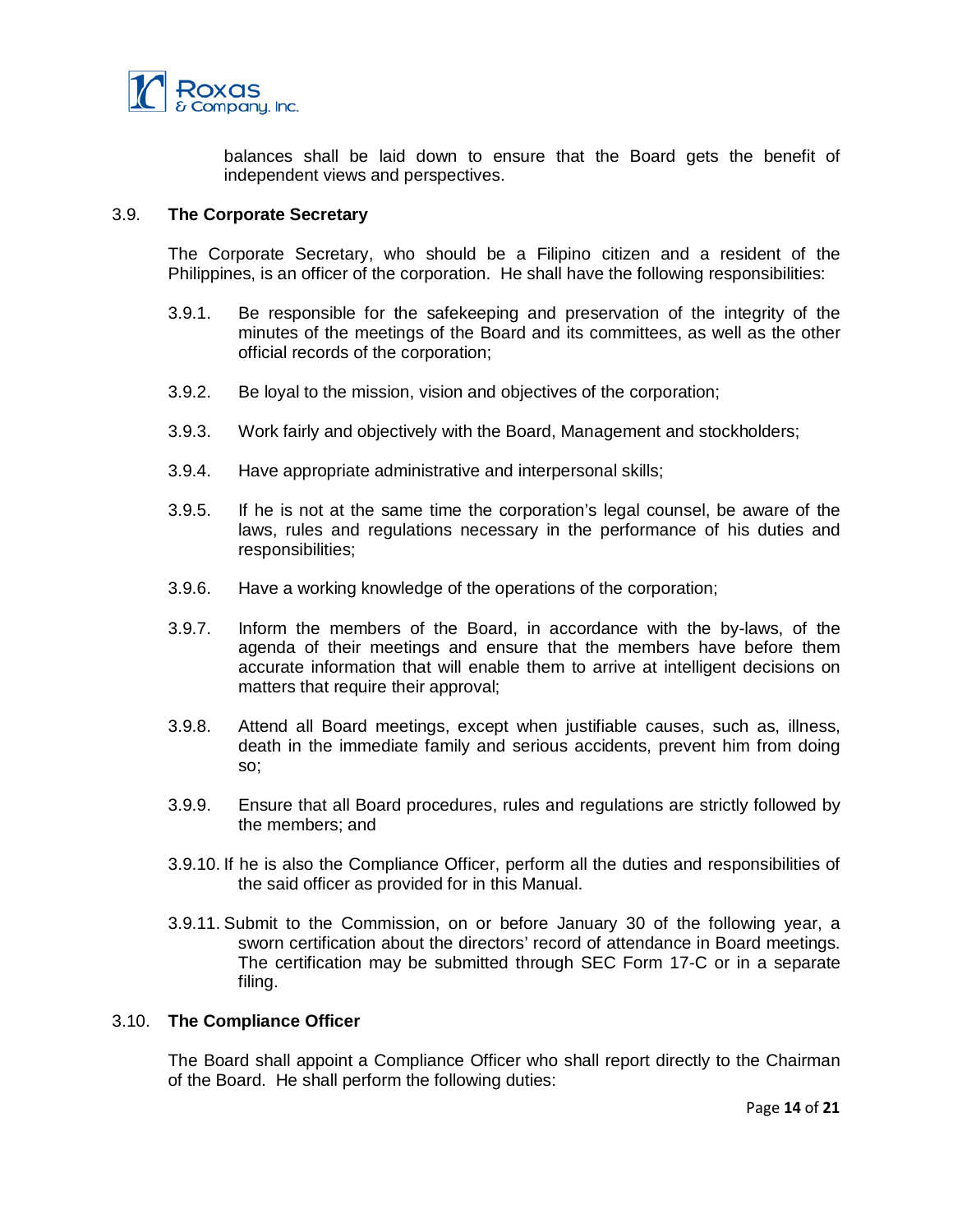

- 3.10.1. Monitor compliance by the corporation with this Manual and the rules and regulations of regulatory agencies and, if any violations are found, report the matter to the Board and recommend the imposition of appropriate disciplinary action on the responsible parties and the adoption of measures to prevent a repetition of the violation;
- 3.10.2. Appear before the Commission when summoned in relation to compliance with this Code; and
- 3.10.3. Issue a certification every January  $30<sup>th</sup>$  of the year on the extent of the corporation's compliance with this Code for the completed year and, if there are any deviations, explain the reason for such deviation.

## **ARTICLE 4: ADEQUATE AND TIMELY INFORMATION**

To enable the members of the Board to properly fulfill their duties and responsibilities, Management shall provide them with complete, adequate and timely information about the matters to be taken in their meetings.

Reliance on information volunteered by Management would not be sufficient in all circumstances and further inquiries may have to be made by a member of the Board to enable him to properly perform his duties and responsibilities. Hence, the members shall be given independent access to Management and the Corporate Secretary.

The information may include the background or explanation on matters brought before the Board, disclosures, budgets, forecasts and internal financial documents.

The members either individually or as a Board, and in furtherance of their duties and responsibilities, shall have access to independent professional advice at the corporation's expense.

## **ARTICLE 5: ACCOUNTABILITY AND AUDIT**

- 5.1. The Board is primarily accountable to the stockholders. It shall provide them with a balanced and comprehensible assessment of the corporation's performance, position and prospects on a quarterly basis including interim and other reports that could adversely affect its business, as well as reports to regulators that are required by law. Thus, it is essential that Management provide all members of the Board with accurate and timely information that would enable the Board to comply with its responsibilities to the stockholders.
- 5.2. Management shall, under the supervision of the Audit Committee, formulate the rules and procedures on financial reporting and internal control in accordance with the following guidelines: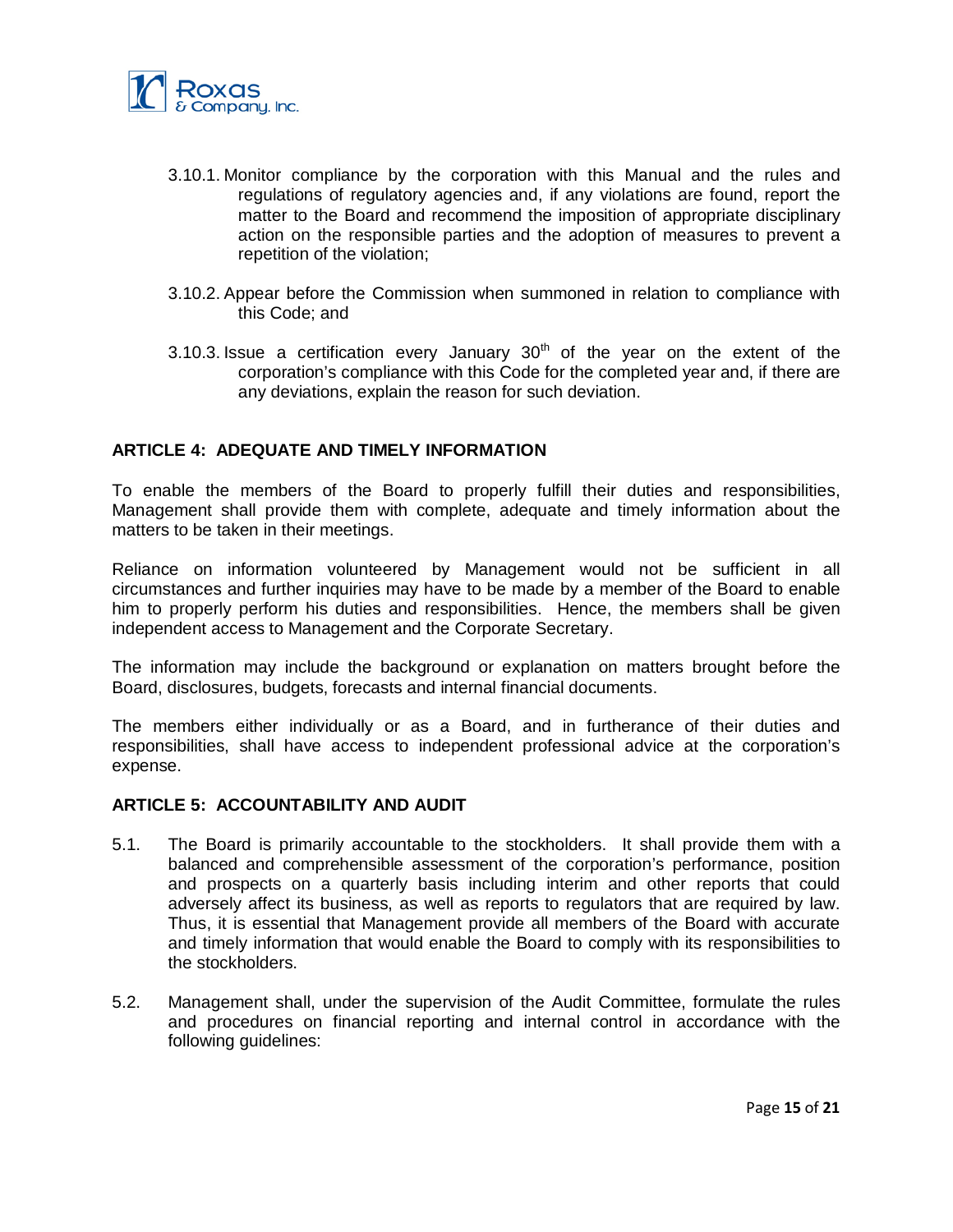

- 5.2.1. The extent of its responsibility in the preparation of the financial statements of the corporation, with the corresponding delineation of the responsibilities that pertain to the external auditor, shall be clearly explained;
- 5.2.2. An effective system of internal control that will ensure the integrity of the financial reports and protection of the assets of the corporation shall be maintained;
- 5.2.3. On the basis of the approved audit plans, internal audit examinations shall cover, at the minimum, the evaluation of the adequacy and effectiveness of controls that cover the corporation's governance, operations and information systems, including the reliability and integrity of financial and operational information, effectiveness and efficiency of operations, protection of assets and compliance with contracts, laws, rules and regulations;
- 5.2.4. The corporation shall consistently comply with the financial reporting requirements of the Commission.

#### 5.3. **External Auditor.**

- 5.3.1. The Board, after consultations with the Audit Committee, shall recommend to the stockholders an external auditor duly accredited by the Commission who shall undertake an independent audit of the corporation and shall provide an objective assurance on the manner by which the financial statements shall be prepared and presented to the stockholders.
- 5.3.2. The external auditor shall not, at the same time, provide internal audit services to the corporation.
- 5.3.3. Non-audit work may be given to the external auditor, provided it does not conflict with his duties as an independent auditor, or does not pose a threat to his independence.
- 5.3.4. The external auditor shall be rotated or changed every five (5) years or earlier, or the signing partner of the external auditing firm assigned to the corporation, shall be changed with the same frequency.
- 5.3.5. If the external auditor resigns, is dismissed or ceases to perform his services, the reason/s for and the date of effectivity of such action shall be reported in the corporation's annual and current reports. The report shall include a discussion of any disagreement between him and the corporation on accounting principles or practices, financial disclosures of audit procedures which the former auditor and the corporation failed to resolve satisfactorily. A preliminary copy of the said report shall be given by the corporation to the external auditor before its submission.
- 5.3.6. If the external auditor believes that any statement made in an annual report, information statement or any report filed with the Commission or any regulatory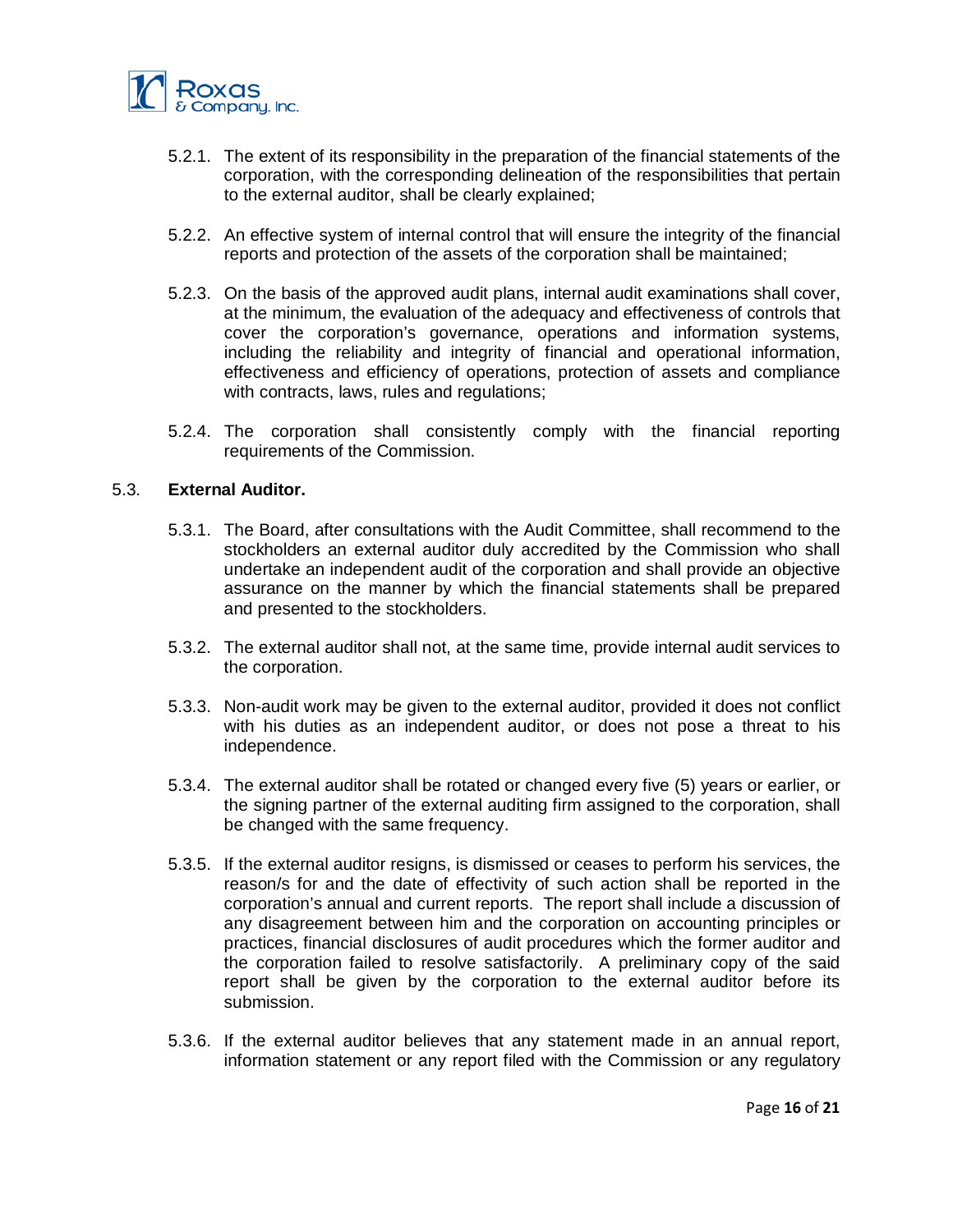

body during the period of his engagement is incorrect or incomplete, he shall give his comments or views on the matter in the said reports.

## 5.4. **Internal Auditor.**

- 5.4.1. The corporation shall have in place an independent internal audit function which shall be performed by an Internal Auditor or a group of Internal Auditors through which its Board, Management and Stockholders shall be provided with reasonable assurance that its key organizational and procedural controls are effective, appropriate and complied with.
- 5.4.2. The Internal Auditor shall submit to the Audit Committee and Management an annual report on the internal audit department's activities, responsibilities and performance relative to the audit plans and strategies as approved by the Audit Committee. The annual report shall include significant risk exposures, control issues and such other matters as may be needed or requested by the Board and Management. The Internal Auditor shall certify that he conducts his activities in accordance with the International Standards on the Professional Practice of Internal Auditing. If he does not, he shall disclose to the Board and Management the reasons why he has not fully complied with the said standards.

# **ARTICLE 6: TRAINING PROCESS**

- 6.1. If necessary, funds shall be allocated by the Board upon recommendation of the CFO or his equivalent officer for the purpose of conducting an orientation program or workshop to operationalize this Manual.
- 6.2. A director shall, before assuming as such, be required to attend a seminar on corporate governance which shall be conducted by a duly recognized private or government institute.

# **ARTICLE 7: STOCKHOLDERS' RIGHTS AND PROTECTION OF MINORITY STOCKHOLDERS' INTERESTS**

- 7.1. The Board shall respect the rights of the stockholders as provided for in the Corporation Code, namely:
	- 7.1.1. *Voting Right*.
		- 7.1.1.1. Shareholders shall have the right to elect, remove and replace directors and vote on certain corporate acts in accordance with the Corporation Code.
		- 7.1.1.2. Cumulative voting shall be used in the election of directors.
		- 7.1.1.3. A director shall not be removed without cause if it will deny minority shareholders representation in the Board.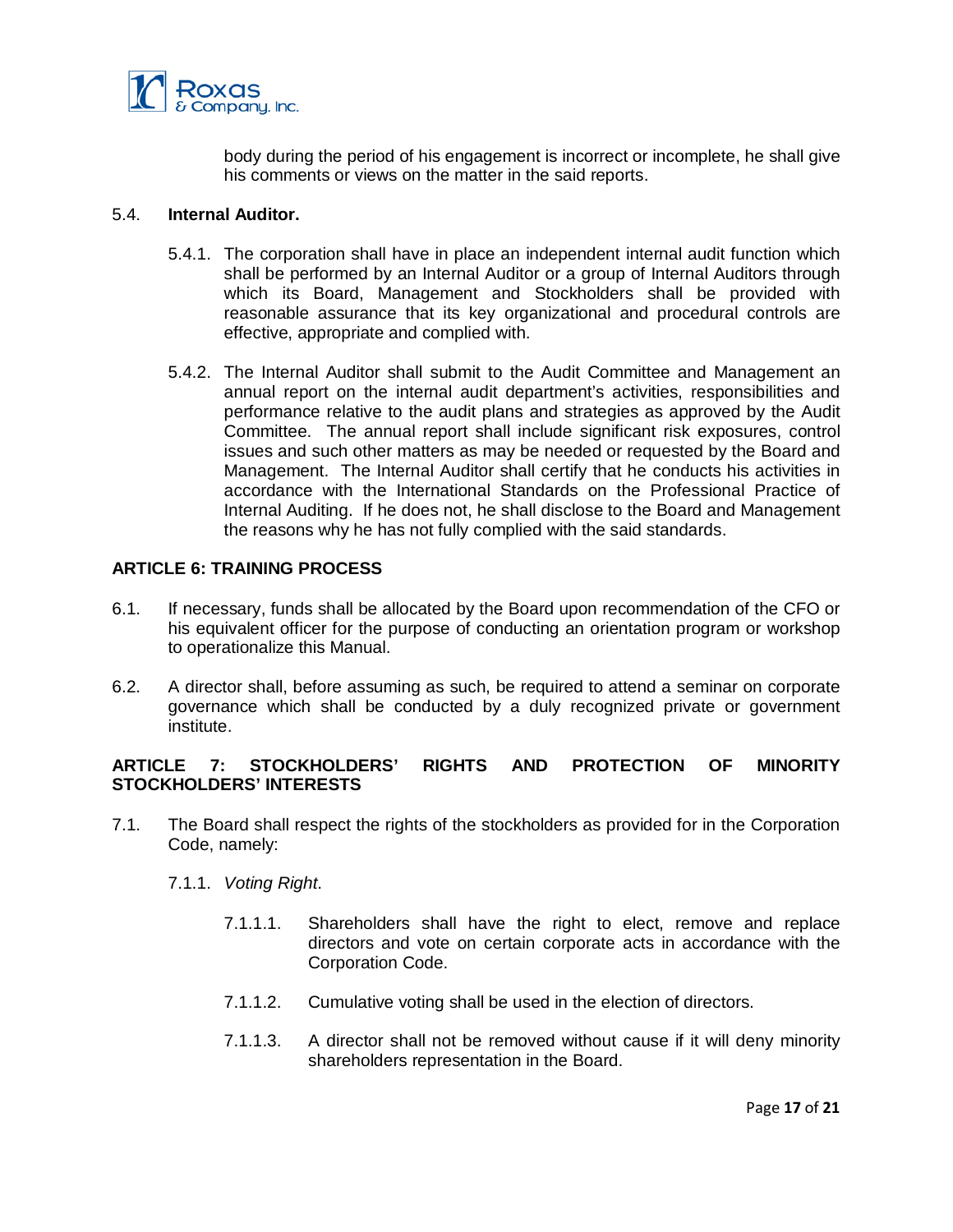

# 7.1.2. *Pre-emptive Right*.

All stockholders shall have pre-emptive rights in accordance with law, unless the same is denied in the Articles of Incorporation or an amendment thereto. They shall have the right to subscribe to the capital stock of the corporation. The Articles of Incorporation shall lay down the specific rights and powers of stockholders with respect to the particular shares they hold, all of which shall be protected by law so long as they shall not be in conflict with the Corporation Code.

## 7.1.3. *Power of Inspection*.

All stockholders shall be allowed to inspect corporate books and records including minutes of the Board meetings and stock registries in accordance with the Corporation Code and shall be furnished with annual reports, including financial statements, without cost or restrictions.

- 7.1.4. *Right to Information*.
	- 7.1.4.1. The stockholders shall be provided, upon request, with periodic reports which disclose personal and professional information about the directors and officers and certain other matters such as their holdings of the corporation's shares, dealings with the corporation, relationships among directors and key officers and the aggregate compensation of directors and officers.
	- 7.1.4.2. The minority stockholders shall be granted the right to propose the holding of a meeting, and the right to propose items in the agenda provided the items are for legitimate business purposes, and in accordance with law, jurisprudence and best practice.
	- 7.1.4.3. The minority stockholders shall have access to any and all information relating to matters for which the management is accountable for. If not included, then the minority stockholders shall be allowed to propose such matters in the agenda of a stockholders' meeting, being within the definition of "legitimate purposes" and in accordance with law, jurisprudence and best practice.
- 7.1.5. *Right to Dividends*.
	- 7.1.5.1. Stockholders shall have the right to receive dividends subject to the discretion of the Board.
	- 7.1.5.2. The corporation shall be compelled to declare dividends when its retained earnings shall be in excess of 100% of its paid-in capital stock, except: a) when justified by definite corporate expansion projects or programs approved by the Board or b) when the corporation is prohibited under any loan agreement with any financial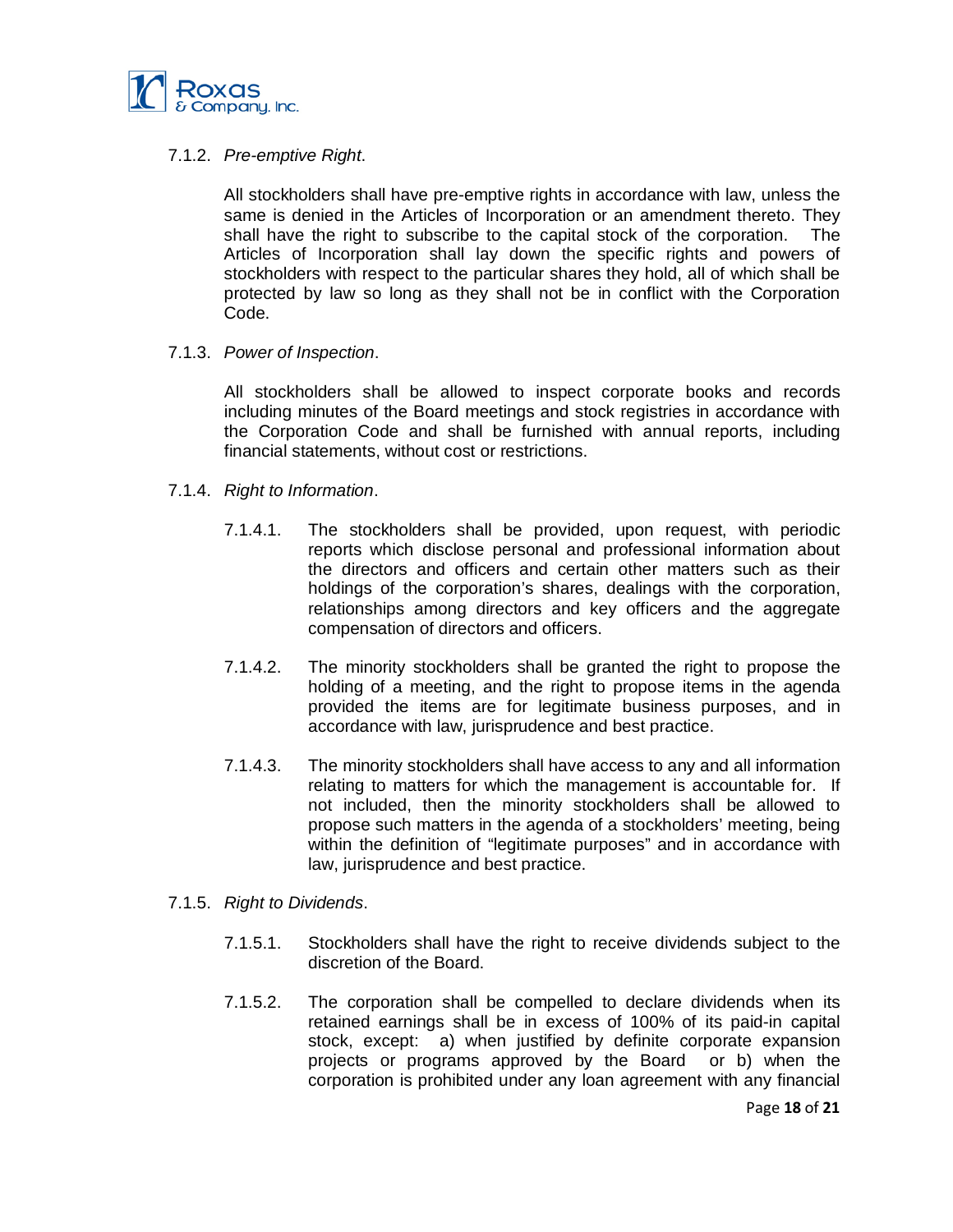

institution or creditor, whether local or foreign, from declaring dividends without its consent, and such consent has not been secured; or c) when it can be clearly shown that such retention is necessary under special circumstances obtaining in the corporation, such as when there is a need for special reserve for probable contingencies.

## 7.1.6. *Appraisal Right*.

The stockholders shall have appraisal right or the right to dissent and demand payment of the fair value of their shares in the manner provided for under Section 82 of the Corporation Code of the Philippines, under any of the following circumstances:

- 7.1.6.1. In case any amendment to the Articles of Incorporation has the effect of changing or restricting the rights of any stockholder or class of shares, or of authorizing preferences in any respect superior to those of outstanding shares of any class, or of extending or shortening the term of corporate existence;
- 7.1.6.2. In case of sale, lease, exchange, transfer, mortgage, pledge or other disposition of all or substantially all of the corporate property and assets provided in the Corporation Code; and
- 7.1.6.3. In case of merger or consolidation.
- 7.2. The Board shall continue to be transparent and fair in the conduct of the annual and special stockholders' meetings of the corporation. The stockholders shall be encouraged to personally attend such meetings. If they cannot attend, they shall be apprised ahead of time of their right to appoint a proxy. Subject to the requirements of the by-laws, the exercise of that right shall not be unduly restricted and any doubt about the validity of a proxy shall be resolved in the stockholder's favor.
- 7.3. It is the duty of the Board to promote the rights of the stockholders, remove impediments to the exercise of those rights and provide an adequate avenue for them to seek timely redress for breach of their rights.
- 7.4. The Board shall take the appropriate steps to remove excessive or unnecessary costs and other administrative impediments to the stockholders' meaningful participation in meetings, whether in person or by proxy. Accurate and timely information shall be made available to the stockholders to enable them to make a sound judgment on all matters brought to their attention for consideration or approval.
- 7.5. Although all stockholders shall be treated equally or without discrimination, the Board shall give minority stockholders the right to propose the holding of meetings and the items for discussion in the agenda that relate directly to the business of the corporation.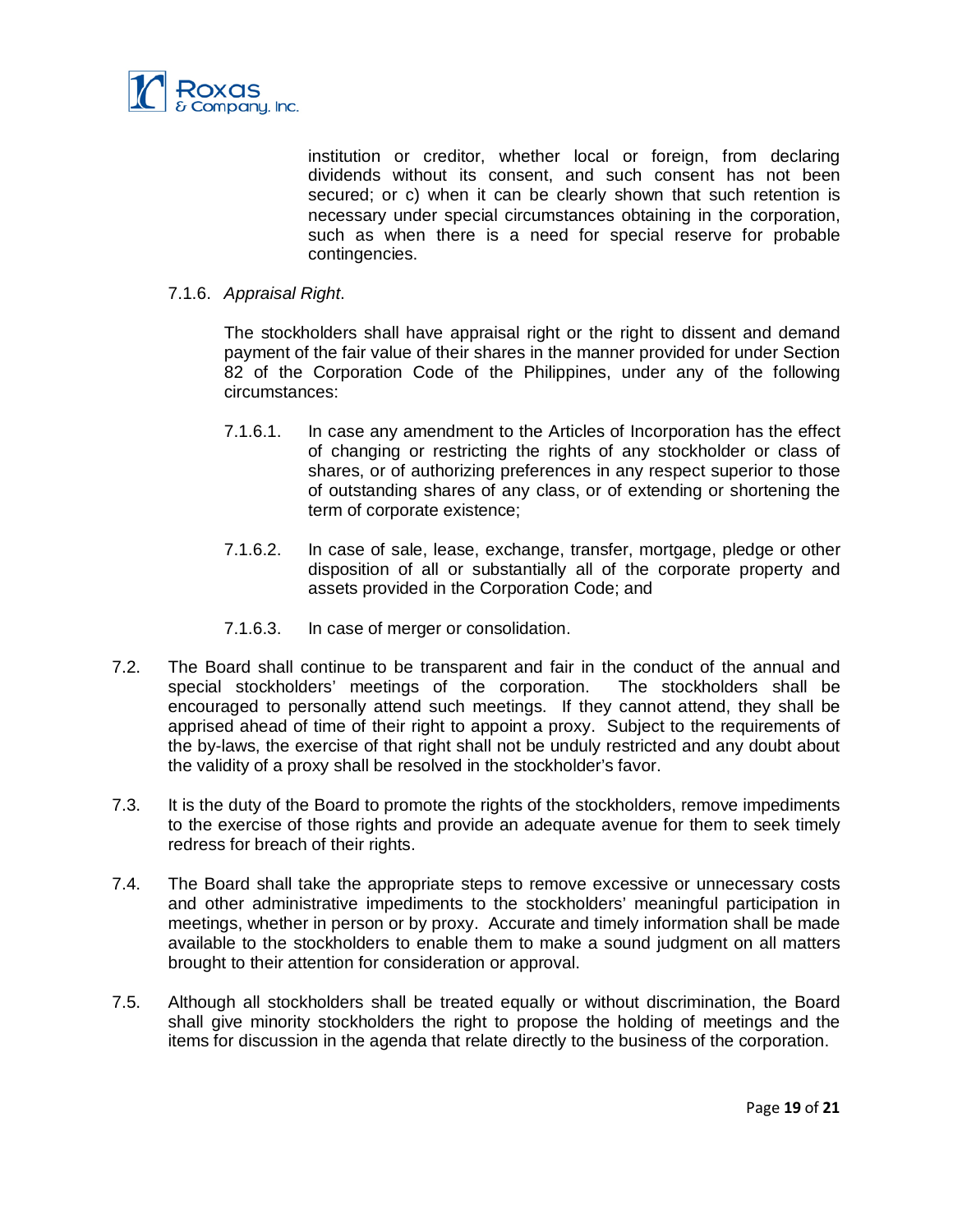

## **ARTICLE 8: DISCLOSURE AND TRANSPARENCY**

- 8.1. All material information about the corporation which could adversely affect its viability or the interests of the stockholders shall be publicly and timely disclosed. Such information shall include among others, earnings results, acquisition or disposition of assets, off balance sheet transactions, related party transactions and direct and indirect remuneration of members of the Board and Management. All such information shall be disclosed through the appropriate Exchange mechanisms and submissions to the Commission.
- 8.2. The reports or disclosures required under this Manual shall be prepared and submitted to the Commission by the responsible Committee or Officer through the Corporation's Compliance Officer;
- 8.3. All disclosed information shall be released via the approved stock exchange procedure for company announcements as well as through the annual report.
- 8.4. The Board shall commit at all times to fully disclose material information dealings. It shall cause the filing of all required information for the interest of the stakeholders.
- 8.5. This manual shall be available for inspection by any stockholder of the Corporation at reasonable times on business days.
- 8.6. The Compliance Officer shall provide copies of the Manual to all directors, division and department heads to ensure the thorough dissemination of this Manual to all employees and related third parties, and to likewise enjoin compliance in the process.
- 8.7. An adequate number of printed copies of this Manual must be reproduced under the supervision of the Compliance Officer, with a minimum of at least one (1) hard copy of the Manual per department.

## **ARTICLE 9: MONITORING AND ASSESSMENT**

- 9.1. Each committee shall report regularly to the Board of Directors.
- 9.2. The Compliance Officer shall establish an evaluation system to determine and measure compliance with this Manual. Any violation thereof shall subject the responsible officer or employee to the penalty provided under Article 10 of this Manual.
- 9.3. The establishment of such evaluation system, including the features thereof, shall be disclosed in the Corporation's annual report (SEC Form 17-A) or in such form of report that is applicable to the Corporation. The adoption of such performance evaluation system must be covered by a Board approval.
- 9.4. This Manual shall be subject to periodic review by the Board.